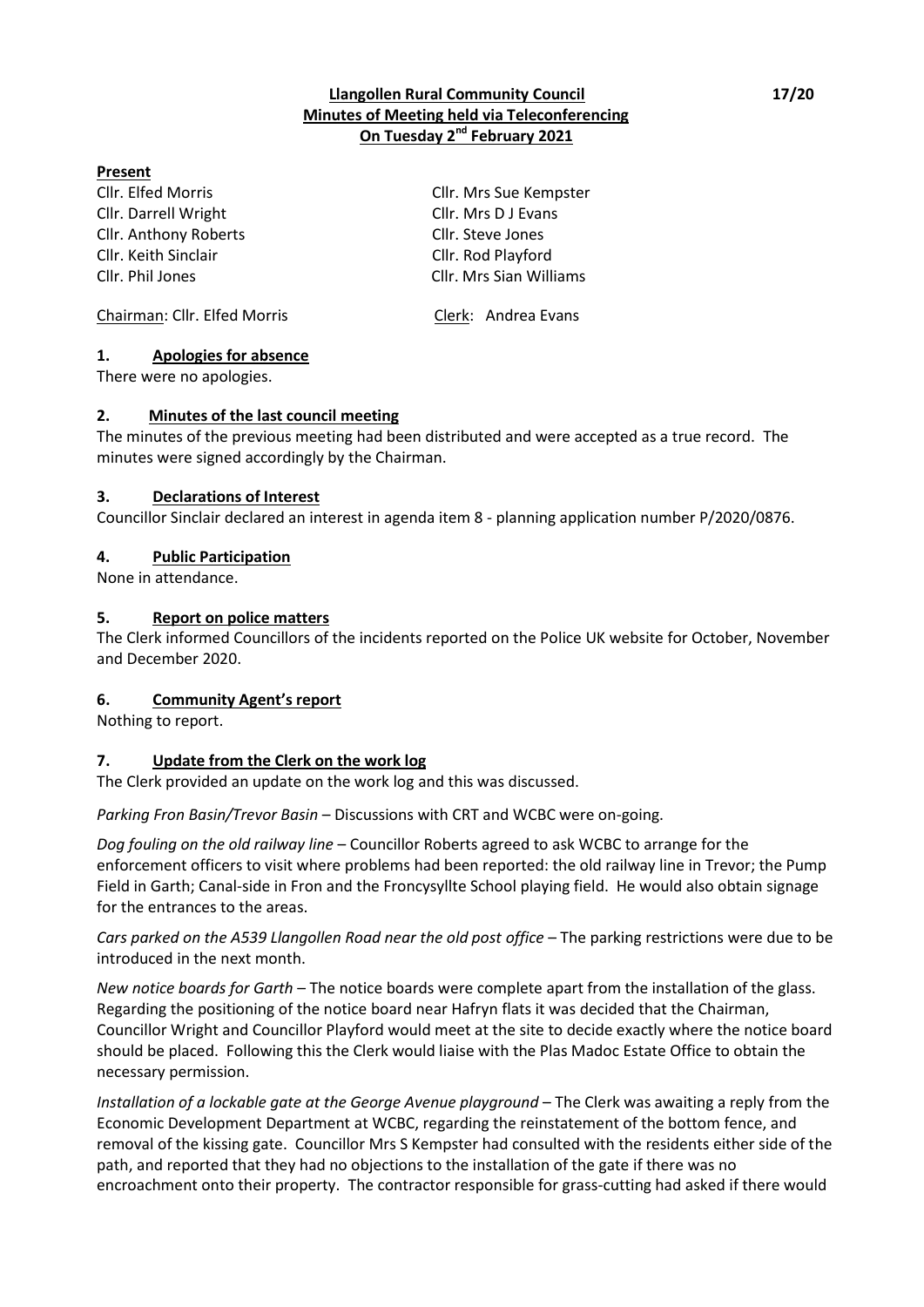be enough clearance for his machinery, and the Clerk would check the available clearance with a gate installed.

P*ossible use of the Froncysyllte school field* - Discussions were on-going, but on hold due to Covid 19.

*Footpath between Alma Road and School Lane* – Collection of the necessary information to apply for the Modification Order was on-going.

*Steps on the footpath near the Pump field* – No further information had been received from WCBC.

*Japanese Knotweed on the Offa's Dyke footpath* – Cllr Roberts would speak to WCBC.

*Noddfa Cemetery risk assessment –* To be arranged.

*War Memorial Garth* – A contractor was being sourced.

*Tree obstruction on entering the Bont Bridge* – A reply had not been received from the Highways Department. The Clerk would contact WCBC again to ask for this to be investigated.

*New planters at the entrance to the Rhos-Y-Coed estate* – One quote had been received and it was decided that Cllr P Jones would enquire with the company if the price could be reduced.

*Cleaning the stone pillars at Noddfa Cemetery* – Barnett Engineering had offered to carry out the work free of charge.

### **8. Planning applications**

Consideration of planning applications:

**P/2020/0860 –** Two storey side extension – **3 Pleasant View, Froncysyllte, Wrexham** The County Councillor had met with planning officers at WCBC and raised concerns regarding the proximity of the proposed extension to the next property, and possible subsidence caused by the groundwork. The application was receiving further consideration from the Head of Housing and the Lead Member for the Service.

Councillor Sinclair and Councillor Mrs S Williams left the meeting.

**P/2020/0876 –** Extension of existing external drinking area and new balcony to first floor – **Aqueduct Inn, Gate Road, Froncysyllte, Wrexham**

No objections

Councillor Sinclair and Councillor Mrs S Williams re-joined the meeting.

**P/2020/0896** – Two storey rear extension – **Tyno Isa Garth Road Garth, Wrexham** No objections

For information (Approved by WCBC):

**P/2020/0723 –** Extension to roof and alterations to rear **– 1 Tyr Teulu, Woodlands Road, Froncysyllte, Wrexham**

**P/2020/0726 –** Operation of 1 private hire vehicle **– Vron Hyfryd, Yr Ochr, Froncysyllte, Wrexham**

## **9. Correspondence update from the Clerk**

All correspondence was listed in the Clerk's report and had been forwarded to Councillors. The Clerk highlighted the following emails:

'Update on launch of Understanding Welsh Places website 2' – The data team were checking why LRCC's contribution to the website was not accessible.

## **10. To consider the J C Edwards Wall Feasibility Study and decide how to proceed**

Regarding the land required for the project, the Clerk had not received the solicitor's details from Eastman's. It was decided that the Clerk would again contact Eastman's to ask for the contact details of the solicitor, in order to progress with the acquisition of the land for the project. The Clerk would request a gift of land up to 10 metres depth. Cllr. Roberts also offered to contact Eastman's to obtain the details.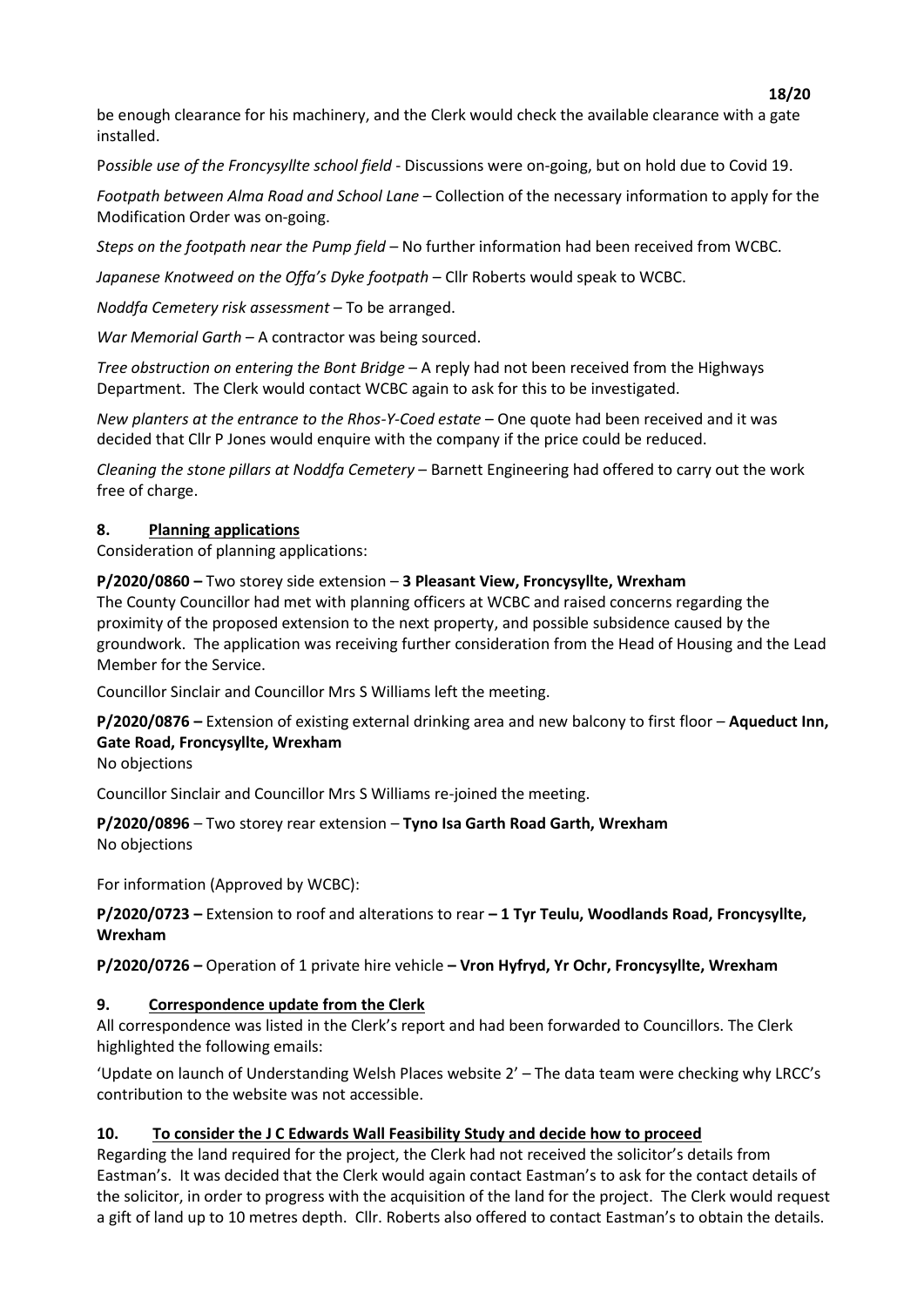As Cllr. Playford had indicated that he would not be continuing as a councillor after the end of March, it was decided that Cllr. Mrs Kempster and Cllr. Roberts would work on the project.

# **11. Update from the Boer War Memorial Working Group**

The working group proposed that a pre-application enquiry form was submitted to the War Memorial Trust in order to access a Professional Advice Grant of £2,000-£3,000. This would be used to fund a Conservation Report and Proposed Method Statement.

It was decided that the working group would formalise LRCC's position as custodian for the war memorial, and it would submit a pre-application enquiry form to the War Memorial Trust.

## **12. Picturesque Landscape Report**

It was decided to continue to support the project, and that Cllr. Sinclair and Cllr. Wright would liaise with the project manager regarding community engagement.

## **13. Update on the Clinker Path Project**

The proposal to add finger posts to the Clinker Path was discussed, and it was decided to support this.

Councillor Playford left the meeting.

## **14. Engaging with local young people in environmental issues**

An email had been received from a resident suggesting that a competition for children would assist with engaging them in environmental issues. It was decided that Cllr. Sinclair and Cllr. Wright would look into this and report back to the Council.

## **15. Playgrounds and the SLA with WCBC 2021/22**

The Clerk outlined the details of the SLA for inspections for 2021/22, and it was decided to accept the agreement for a further 12 months.

The bulk of the work required, following the annual inspections at the playgrounds, had been completed. The 2 cableways and basket swing had been inspected by HAGS. It was decided that the Clerk would request a quote from HAGS for work required on the cableway at the George Avenue playground.

# **16. Llangollen Urban, Llangollen Rural and Glyntraian Welfare Charities Update**

Cllr. Sinclair informed councillors that the charity had agreed to provide funds for a 'chrome-book' or 'tablet', for one child at Garth CP and one at Fron CP, who were not able to access the internet to work on-line in the current situation.

# **17. Christmas lights 2021**

Cllr. Wright and Cllr. Roberts had identified 64 lampposts on the A539, A5, Gate Rd. and Station Rd. which were suitable for installing Christmas lights. If using every other post then 32 decorations would be required, and it was estimated that the cost, under the Jan-March deal with the lighting company, would be approximately £3,500. Cllr. Wright was waiting for an estimate of the costs to attach, remove and store the decorations once they had been purchased.

The Clerk had obtained a quote from a lighting company for the lowest costs to provide 34 decorations, and shared the estimate with Councillors. A three-year rental agreement would be £3,500 per year, in addition to £3,400 each year for the company to install, remove and store the lights. In the first year there would be a cost of £300 per lighting column to install the sockets, a total of £10,200. Councillors decided the rental and associated costs from this quote were too high.

It was decided to ask the electrical engineer again for his costs, and to consider this item further at the next meeting when more information would be available.

# **18. Remembrance poppies on streetlights in November 2021**

Councillors considered placing remembrance poppies on streetlights in November 2021 to commemorate Remembrance Day. It was decided that the Clerk would order 50 poppies, and Cllr. A Roberts and Cllr. P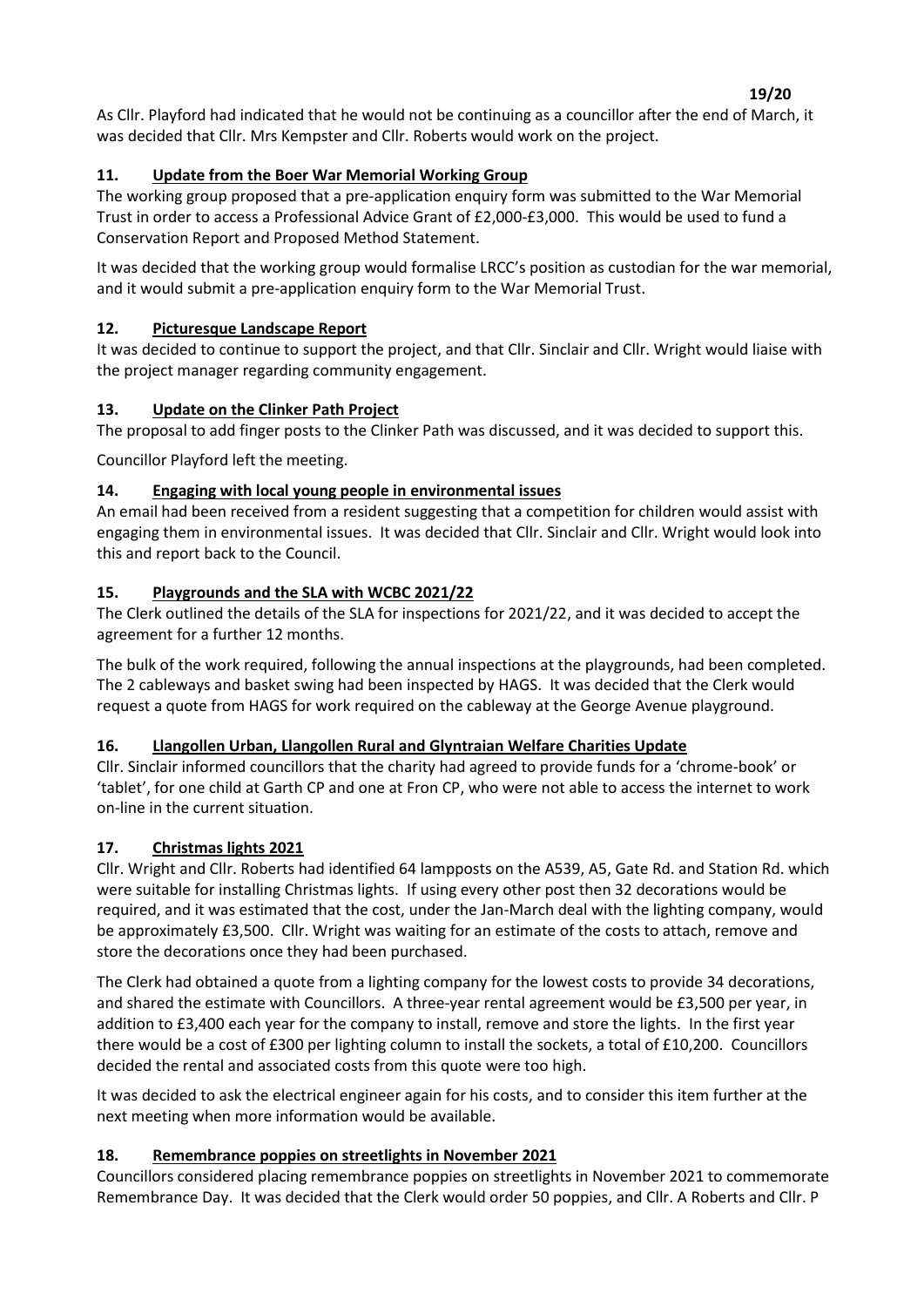Jones offered to attach them, in November 2021, to every other streetlight on the A539, A5, Gate Rd., Station Rd. and Garth Rd. (up to the cenotaph).

## **19. External Audit Report 2019/2020**

The Auditor General for Wales issued Llangollen Rural Community Council a qualified audit report: 'The Internal Auditor has identified that the Council has failed to comply with their Standing Orders and Financial Regulations when awarding a contract. In future, the Council should award any contracts in accordance with their Standing Orders and Financial Regulations to avoid unlawful expenditure.' The Council accepted this recommendation.

## **20. Finance**

Financial statements had been circulated as at the end January 2021: receipts for 2020/21; bank reconciliation; and budget monitoring against precept and receipts.

The Clerk informed Councillors that when notification of the Community Agent grant was received from WCBC, a decision would need to be made on whether to continue with the scheme.

The Clerk informed Councillors that managing the Community Agent scheme was becoming increasingly arduous due to an increased workload dealing with issues. This was having an adverse effect on the Clerk's time and hampering her ability to carry out work in the available hours. The Clerk proposed looking at other ways to manage the scheme which would not impact adversely on the work of the Council. The Chairman decided to call an extraordinary meeting of the Council on Monday 8<sup>th</sup> February 2021 at 7pm to discuss whether LRCC wished to continue with the scheme and how to proceed.

| Payments made in January 2021 - authorised retrospectively: |        |            |
|-------------------------------------------------------------|--------|------------|
| <b>HMRC</b>                                                 | 102364 | £409.12    |
| Wynnstay Joinery                                            | 102365 | £822.00    |
| <b>Audit Wales</b>                                          | 102366 | £315.75    |
| J Evans                                                     | 102367 | £78.46     |
| D Jarvis                                                    | 102368 | <b>NJC</b> |
| J Evans                                                     | 102369 | <b>NJC</b> |
| P Green                                                     | 102370 | £620.00    |
| <b>WCBC</b>                                                 | 102371 | £597.00    |
| <b>WCBC</b>                                                 | 102372 | £819.00    |
| <b>NEST</b>                                                 | DD     | £32.24     |
| <b>Total</b>                                                |        | £5,197.12  |
|                                                             |        |            |
| Authorised payments this month:                             |        |            |
| D Lewis                                                     | 102373 | £130.00    |
| P Ankers                                                    | 102374 | £250.00    |
| <b>HAGS</b>                                                 | 102375 | £990.00    |
| D Jarvis                                                    | 102376 | £23.02     |
| J Evans                                                     | 102377 | £99.95     |
| D Jarvis                                                    | 102378 | NJC.       |
| J Evans                                                     | 102379 | <b>NJC</b> |
| P Green                                                     | 102380 | £80.00     |

## **21 Investment Strategy**

It was decided to discuss this at the next Finance Committee meeting.

## **22. Items for the next agenda**

Offa's Dyke path, Clinker Path and the entrance to Canal-side, Froncysyllte

Date, Time and Venue of the Next Meeting – 2<sup>nd</sup> March 2021 at 7.00pm via Teleconferencing